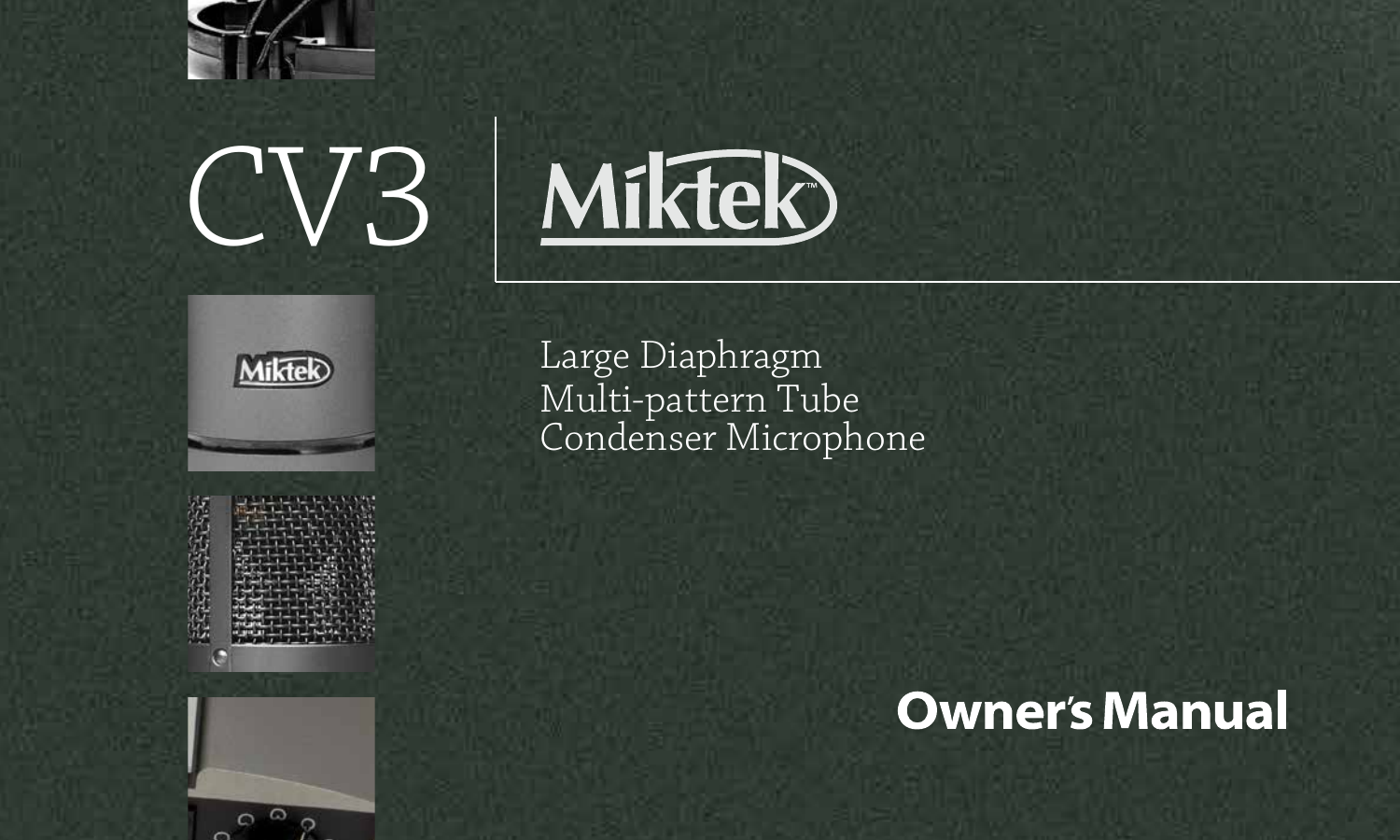Miktek, LLC 348 Valeria Street • Nashville, TN 37210 tel 615.250.2434 • fax 615.346.9298 ©2010 -2015 All Rights Reserved, Miktek, LLC. Printed March, 2015 v1.2 www. miktekaudio.com

Printed in China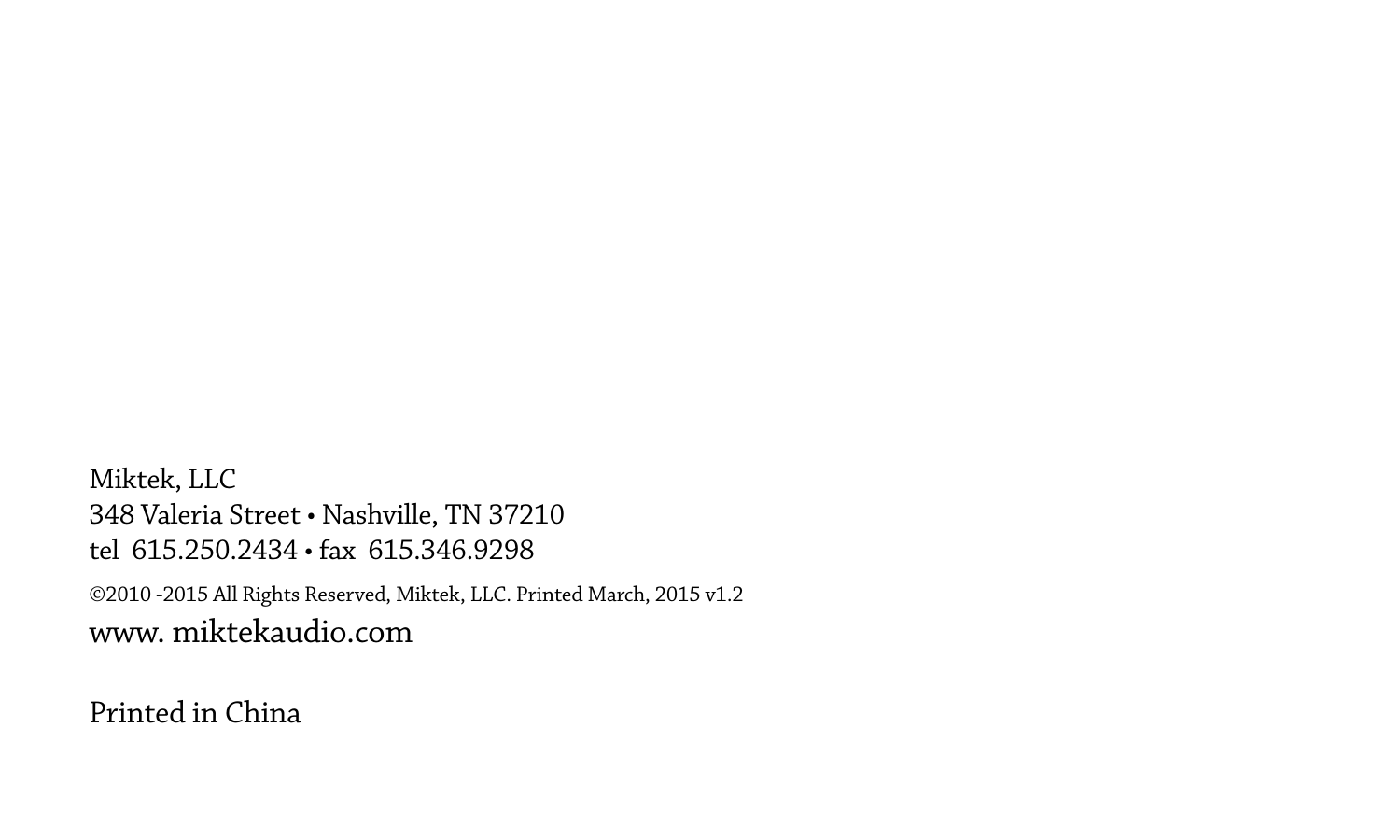### **Table of Contents**

| Near Coincidental responses in the series of the series of the series of the series of the Nearly Discovery of |
|----------------------------------------------------------------------------------------------------------------|
|                                                                                                                |
|                                                                                                                |
|                                                                                                                |
|                                                                                                                |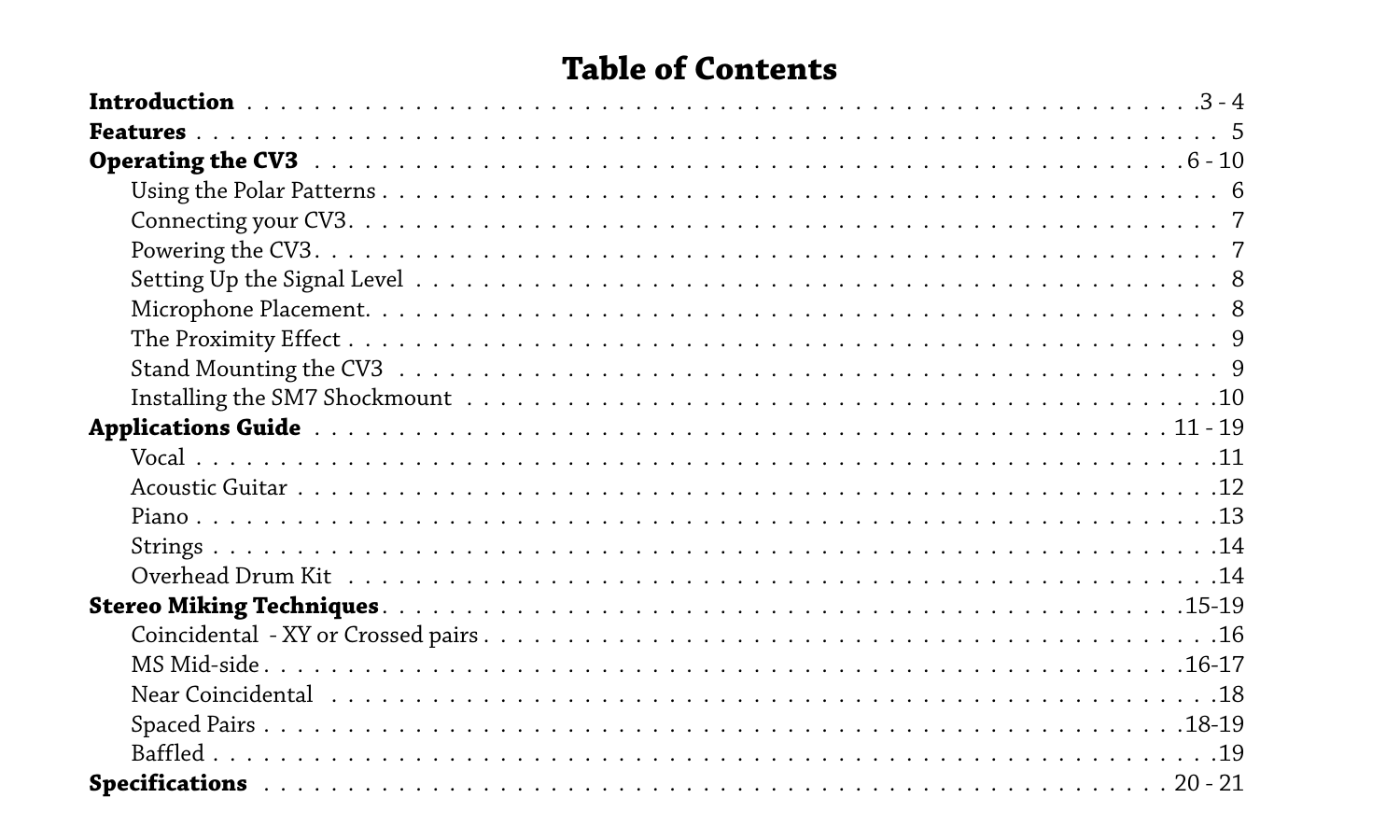You've done, done it….. You've purchased a truly exceptional piece of audio gear! Congratulations and thank you for purchasing the CV3 Large DiaphramTube Condenser from Miktek. We know there are a lot of pretty good low cost microphones available today, but you're in an elite group of audio engineers where pretty good is just not good enough. Simply put, that's why we make our products.

In the following sections of this manual you will find a description of the CV3's features, step-by-step set-up and operating instructions along with detailed specifications. In addition, we've also included some basic miking techniques for typical recording and live sound applications. Most of us who've purchased the CV3 are already experienced engineers, so these may seem quite basic. However at Miktek, we want to encourage young or new engineers to use our microphones, or at least to read our manuals and learn something about recording and live sound. We know you're serious about your productions because you purchased such an outstanding audio instrument, and at Miktek, we're serious about providing superior products and service to our customers. We appreciate your patronage and hope you enjoy using your microphones as much as we enjoy making them.

Sincerely,

Michael Ketchell - Managing Director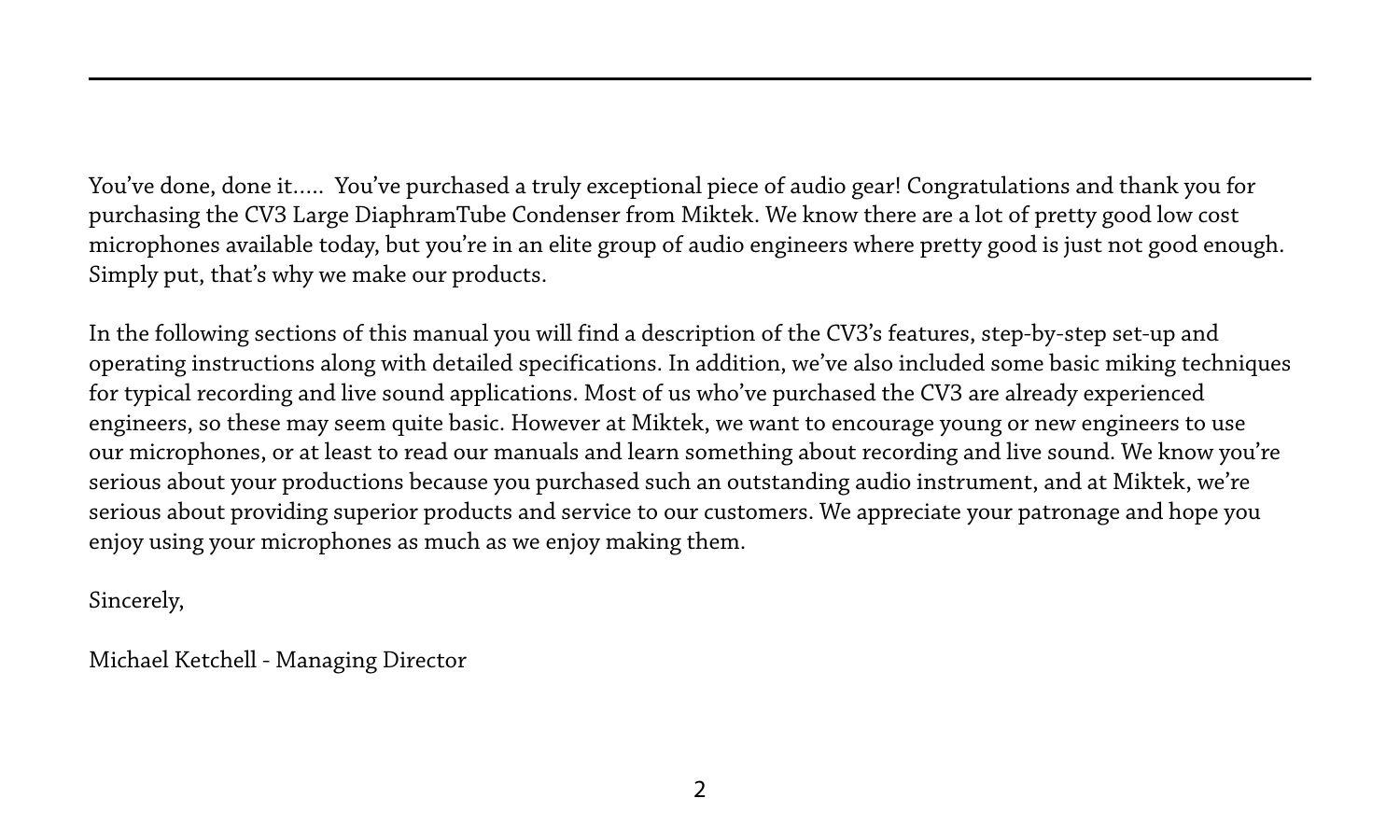### **Introduction**

The Miktek CV3 is a large-diaphragm tube condenser microphone offering nine pick-up patterns. The CV3's sound is truly large and produces a musical response that will please artists, producers and most seasoned engineers alike. The bottom end is big, warm and tight, with mids that are present and even, along with a high frequency response that's sweet and airy. The CV3 is ideal for recording single vocalists, and perfect for acoustic instruments, groups of vocals, piano, string ensembles, winds, overheads on a drum kit or as ambient room mics. The CV3 utilizes the MK9 capsule developed by Miktek. This unique capsule features dual 1-inch diaphragms manufactured using 5-micron Mylar with a 0.4-micron layer of evaporated gold, which is precisely tensioned, mounted to carefully-tuned backplates, and set back-to-back to create the final capsule. Tight tolerances and special attention to precise machining of the backplate produce a linear off-axis response that ensures the accuracy of the microphone. The CV3's electronic circuit design is unique and features a US made custom designed Miktek transformer together with the implementation of high quality, hand-selected exotic components. Together with a subminiture pentode tube, in which the high-voltage circuit has been uniquely implemented, the microphone challenges the performance of the best-in-class industry standards without hesitation. The Miktek CV3 is hand-built using components from the US, Europe and Asia, and is tested and packaged in Nashville, Tennessee, USA. Each microphone includes its serialized frequency response graph created during final testing. The CV3 is packaged with its swivel mount in a wooden box, which is set inside an aluminum case with the included power supply unit, 7-pin XLR cable and shock mount.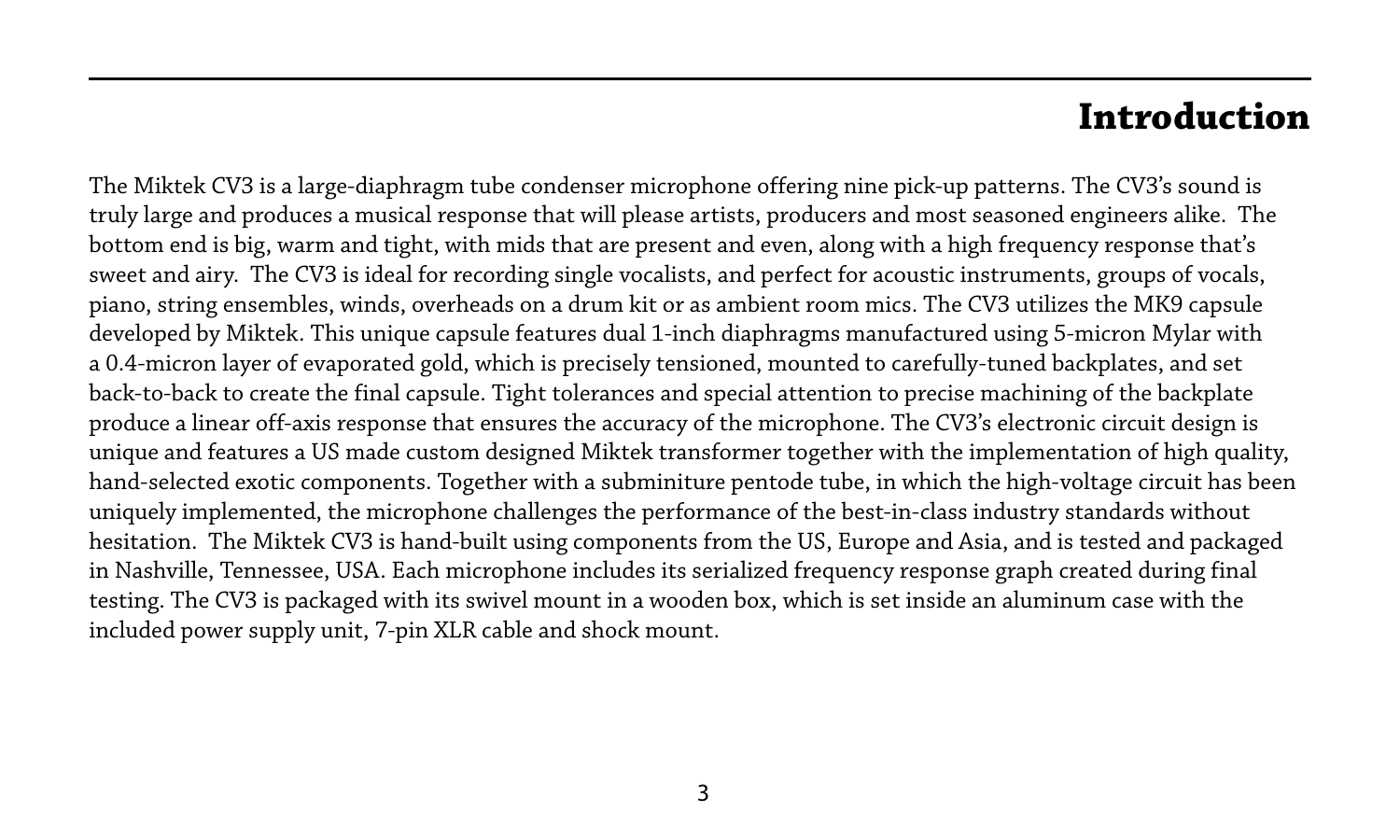### **Introduction**

With proper care your CV3 will operate trouble free for many years. We recommend you record your serial number in the space provided below for future reference.

Serial number:

Date of purchase:\_\_\_\_\_\_\_\_\_\_\_\_\_\_\_\_\_\_\_\_\_\_\_\_\_\_\_\_

Be sure to complete the included warranty registration card or visit miktekaudio.com to register on line. In the unlikely instance that your microphone would ever require service, please contact us at 615 250 2434 for a Return Authorization number. If you purchased the microphone outside of the US, please contact your local distributor for service. Please feel free to call us with any questions you may have about this or any other Miktek product.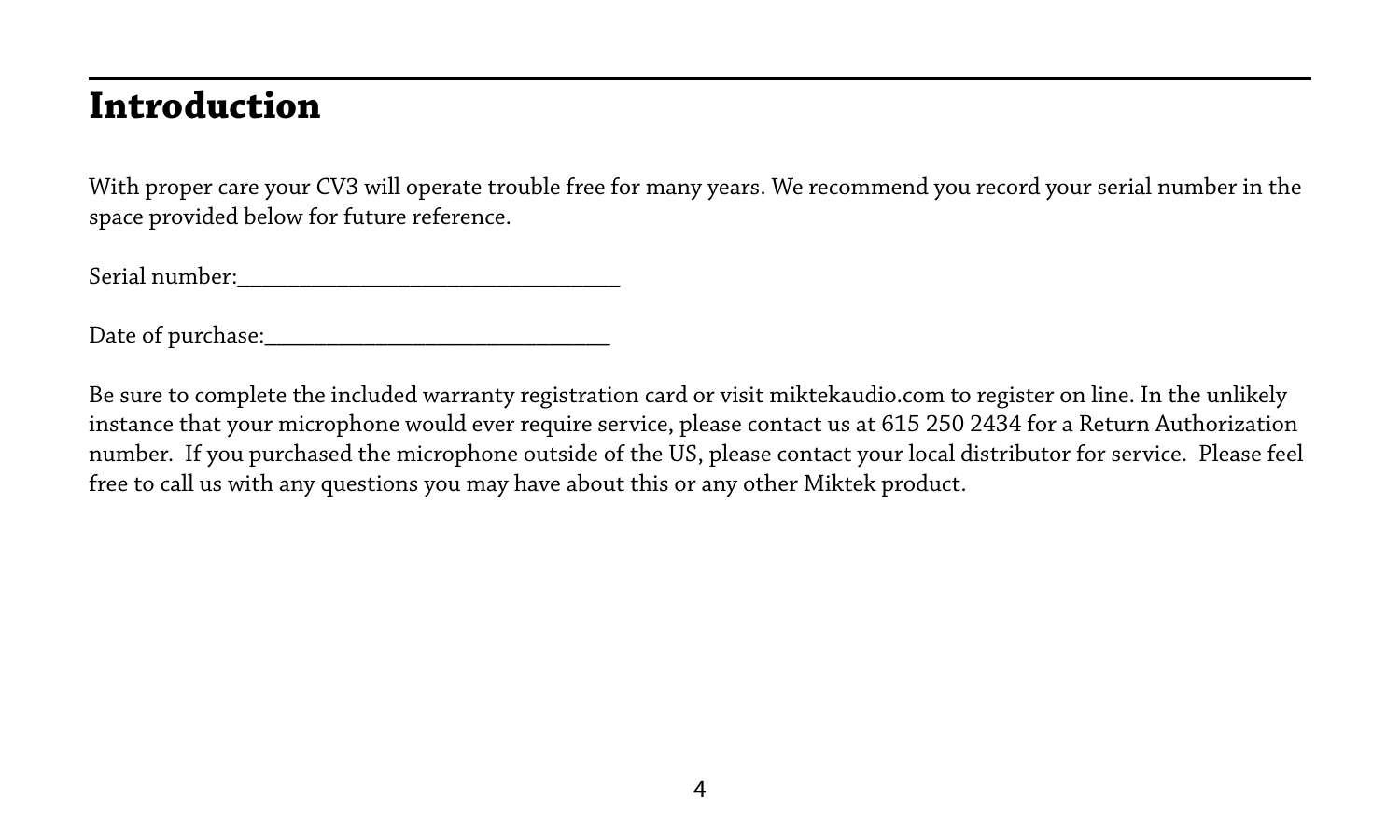### **Features**

- **Classic Large-diaphragm Tube Condenser Design**
- **MK9 Dual 1-inch Capsule with 5-micron Mylar, Evaporated Gold Diaphragms**
- **Nine Selectable Pick-up Patterns; Omni , Cardioid, Figure-8 and transitional patterns in between each of those.**
- **Custom Designed US Made Miktek Output Transformer**
- **Subminiatre Pentode Vacuum Tube**
- **Individual serialized Frequency Response Graph**
- **External Power Supply and 7-pin XLR Cable**
- **Wood Presentation Case with swivel-mount, shock-mount and rugged aluminum Carrying Case**

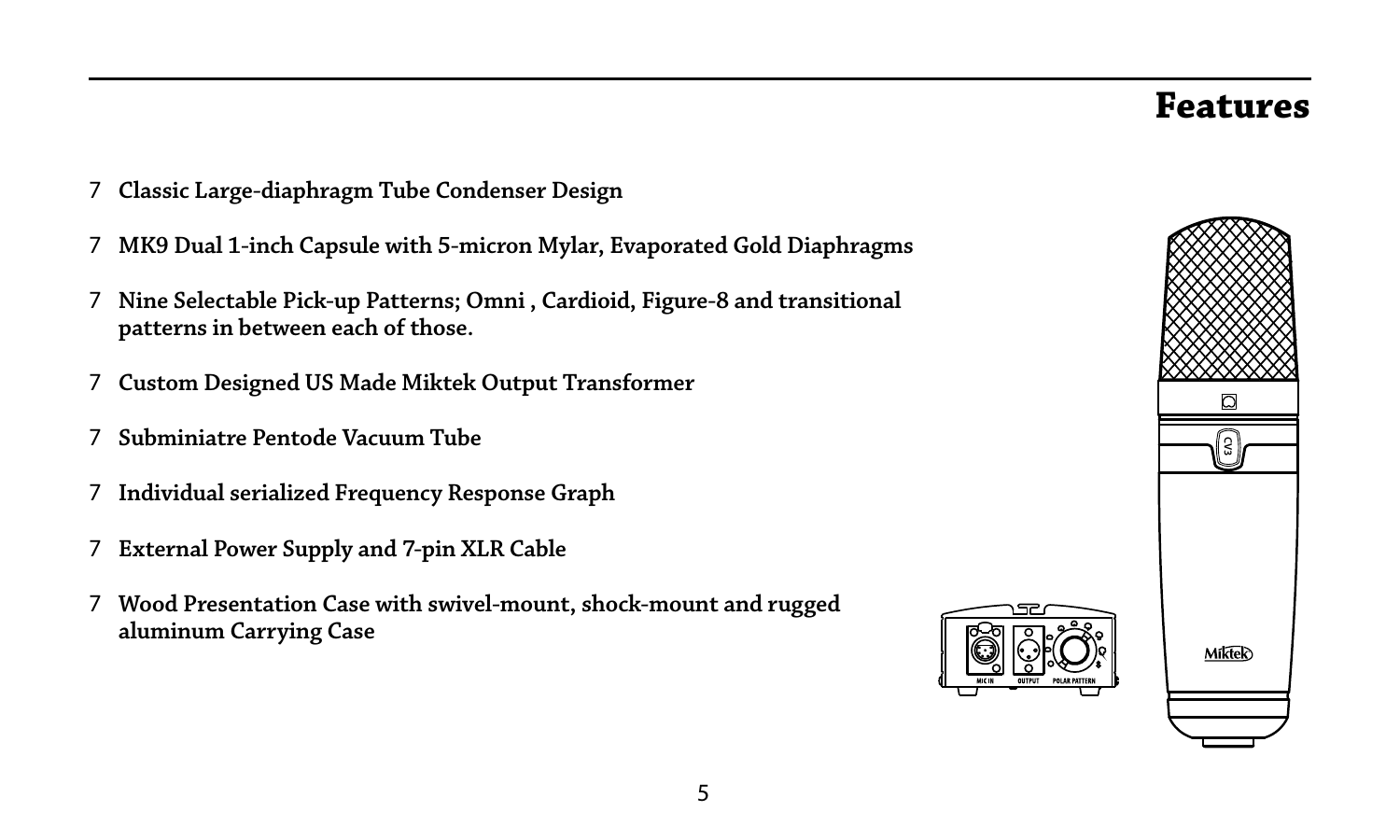### **Using the Polar Patterns**

Perhaps the most important aspect of using your CV3, or any other microphone, is to understand its available polar pick up patterns. Every microphone has a characteristic polar pattern that determines how well it accepts or rejects signal coming from various areas around the microphone capsule. You can use the CV3's polar pattern switch, located on the PS4 power supply's front panel, to select one of the available polar patterns. The CV3 provides nine polar pick-up patterns; omnidirectional, cardioid, figure-eight, plus transitional patterns in between each of those. This gives you a tremendous amount of versatility and sound possibilities. To understand the basics of patterns you need to know the three most common patterns; omniderctional, bi-directional or figure-eight and cardioid. The omnidirectional pattern produces a linear response regardless of where the sound source originates (in front of the mic, behind it, to the side, etc.). If the talent needs to move around and has trouble staying in the same place in front of the mic, using the omni pattern can be extremely useful since the off axis change will have less of an effect on the frequency response. When the CV3 is set to the figure-eight pattern the microphone picks up sound directly from the front and back while rejecting the sound at the sides. When miking an acoustic guitar, a great way to capture some natural ambience is to set the mic in figure 8 and position it between a guitar and a reflective surface.

While Omni and Bi-directional microphones are very useful for a variety of applications, many miking situations in recording and live sound applications require uni-directional or cardioid microphones. When set to Cardioid, the CV3 will accept the sound coming from directly in front, and to reject sound coming from behind or from the sides. The cardioid pick-up pattern allows for better separation of instruments in the studio and more control over feedback in live sound reinforcement. When positioned correctly, the cardioid pattern allows you to pick up more of the sound you want and less of the sound you don't want. In live sound situations, the polar pattern also determines how prone a particular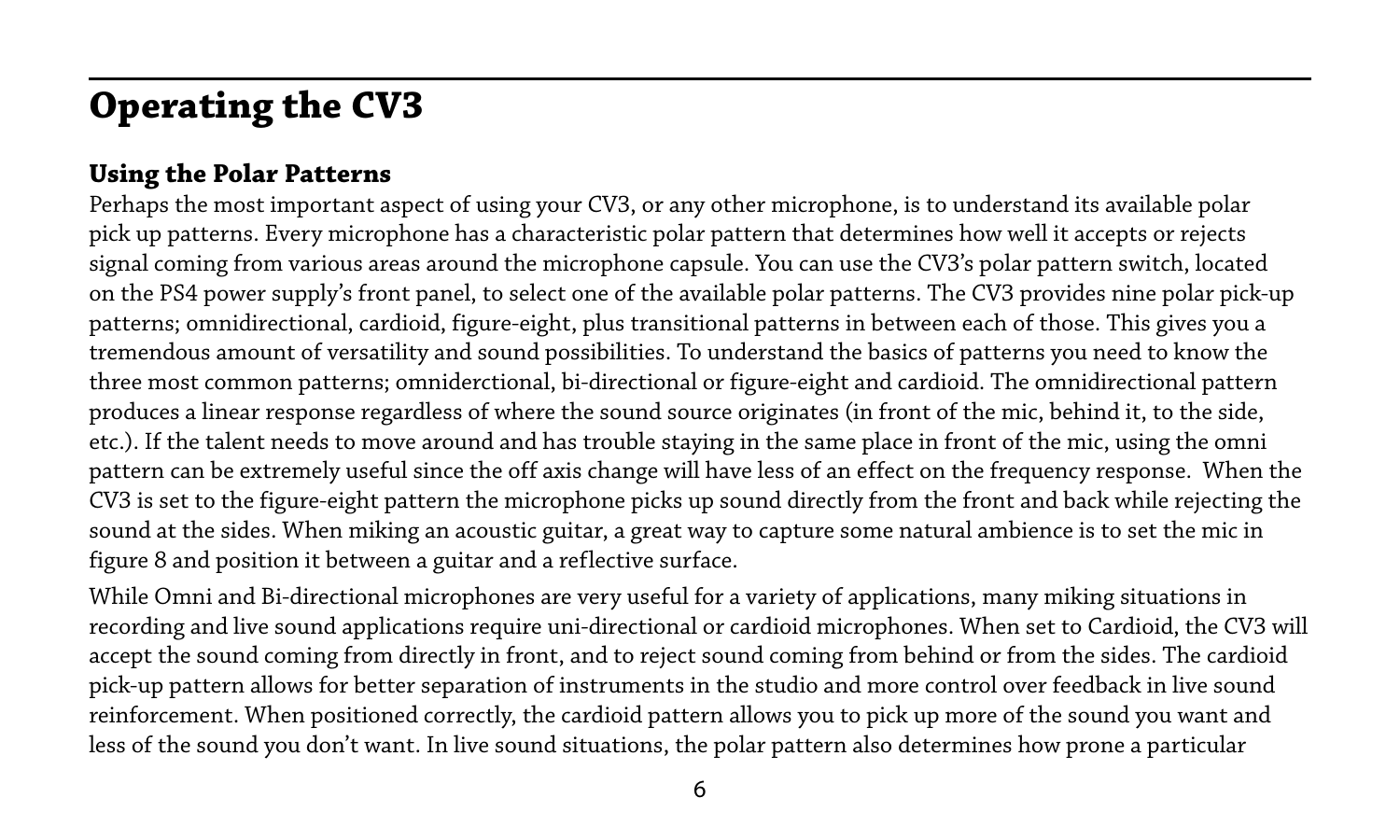microphone is to inducing feedback. Feedback is that nasty howling sound that occurs when a mic is placed too close to a loudspeaker—the signal from the loudspeaker is fed into the mic, then into the loudspeaker, then into the mic, over and over again until an oscillating tone is generated. The cardioid pattern utilized by the CV3 is so good at rejecting signal not coming from directly in front of the microphone, you'll find that use of the CV3 greatly minimizes feedback problems when used in live sound applications.

### **Connecting your CV3**

To get started connecting the CV3, locate the included power supply and AC cable. With its POWER switch set to OFF, plug the AC cable into the back of the power supply, then plug the AC cable into an appropriate power outlet. Be sure to check the voltage switch is set to the correct voltage for your country. Next, connect the microphone to your power supply with the included 7-pin XLR cable. Be careful to line up the 7-Pin connectors so that you do not accidently bend them. Now, connect the Mic Output on the CV3 power supply to your mixer's, mic pres or DAWs (Digital Audio Workstation) mic input using a standard XLR microphone cable. In order to ensure the proper phase response, please note the PS4's output connecter is wired as Pin 1 Ground, Pin 2 hot or positive, and Pin 3 cold or negative.

Important Note: It's always a good idea to turn down your mixers main output level control when plugging or unplugging microphones so you can avoid any unwanted loud pops that could cause damage to your speaker system.

### **Powering the CV3**

7 Since the CV3 is a tube microphone it needs to be operated by connecting it to the included PS4 power supply unit as explained in the previous section. Once the power supply is connected to the microphone and mic input, power on the PS4 power supply. The Power switch illuminates indicating the microphone is on. You'll need to wait a bit for the tube to warm up and for the capsule bias circuit to reach the proper voltage. Also, it's normal for the CV3 to go off momentarily while switching through the patterns.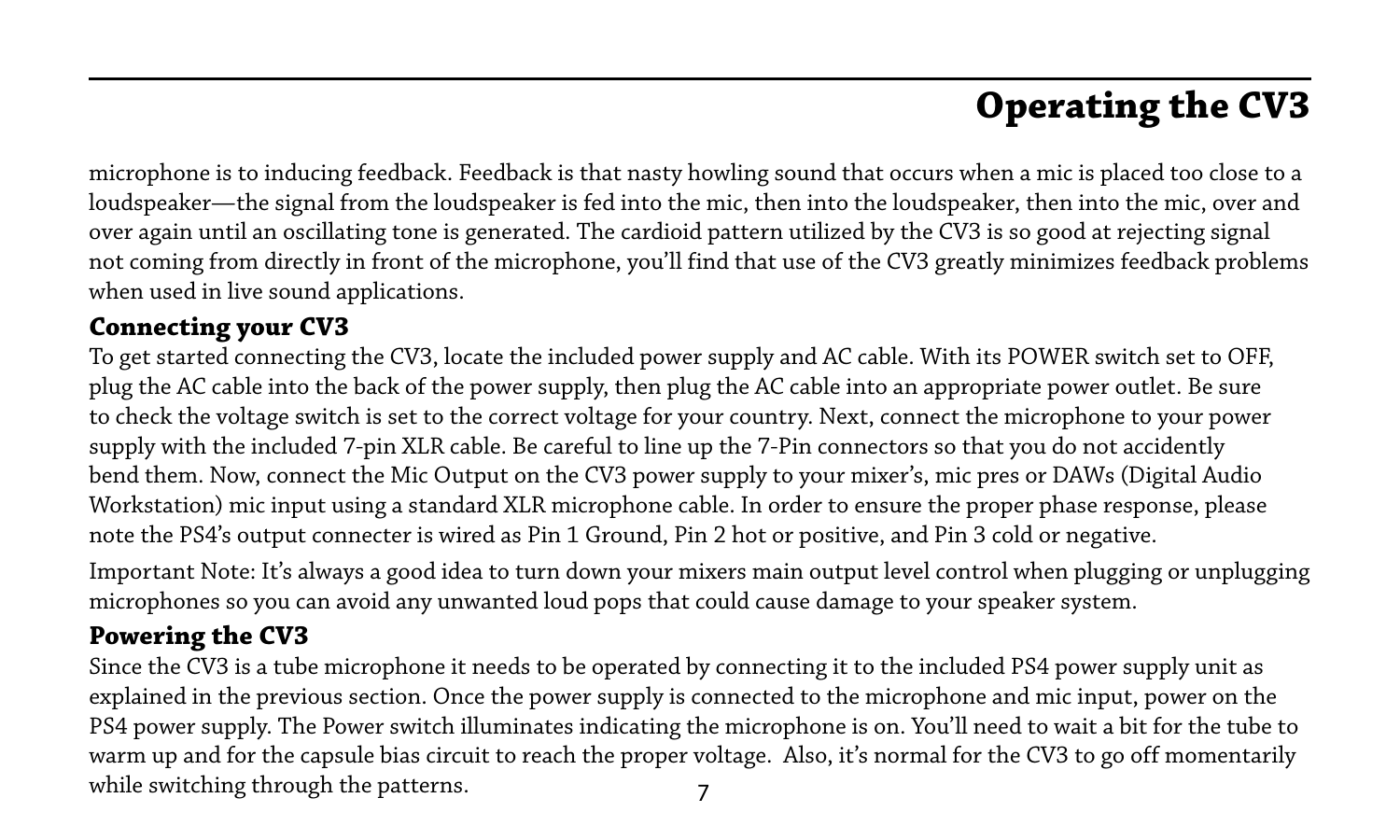### **Setting Up the Signal Level**

In order to get a good signal, first be sure that the CV3 is connected to a mixer or recorder input that is microphone level. As explained in the previous section "Powering the CV3", be sure that the PS4 power supply is connected properly and turned on. Most quality mixers, mic pres and DAWs provide microphone inputs with a mic trim ("trim" is jargon, the control is usually called Mic Gain or Level) control. The purpose of the mic trim control is to set a good signal level and minimize any noise associated with the mic inputs electronics. A good mic pre will also have a Clip or Peak LED to show you when the input is at overload, the level at which distortion begins to occur. To set a good clean level, set the CV3 up in front of the desired sound source and slowly turn up the mic trim until you see the Clip LED light up. Then, turn the trim control down until the LED does not light any more. On most microphone inputs, the best setting is when the trim control is turned up as high as possible without lighting the PEAK LED.

### **Microphone Placement**

To help maximize the quality of your recording, you must pay careful attention to the placement of your CV3, and specifically, how it is positioned for the instrument or vocalist that you're miking. Remember, the front side of the microphone is the same side as the Miktek logo. As you become more experienced in miking techniques, you'll quickly realize the microphone placement is critical to getting the sound you want. For more information on typical miking, see the Application Notes section of this manual. But remember, these examples are at best an approximation of where you should place the microphone to get the best sound. While placing the mic around any instrument or sound source, monitor the signal through a set of good quality closed-back headphones and take notice to how just a slight adjustment can make a huge change in frequency response. As you're changing the microphone's position, be sure to check that the mic input is still set to a good level without clipping, as described in the previous section.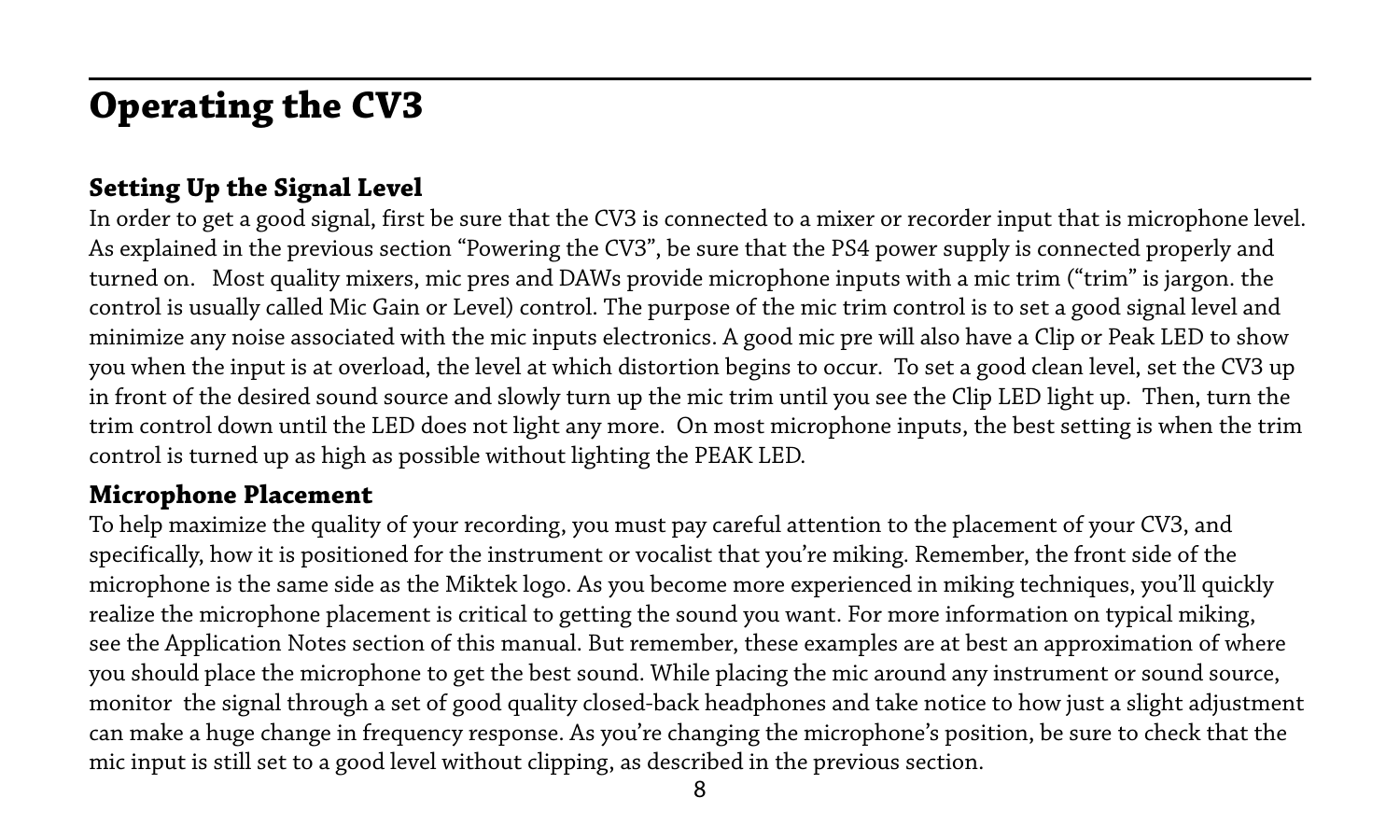#### **The Proximity Effect**

All cardioid or uni-directional microphones exhibit a phenomenon known as "proximity effect". The proximity effect is the increase in low frequency response a microphone exhibits as it is moved closer to the sound source. Vocalist tend to love this effect since when they get really close to the mic they get the "FM radio", big bass sound. A good vocalist with good mic technique will use the proximity effect to adjust their tonal response in real time. The key to developing the best mic technique is experimentation along with awareness of the general principle that, when the pattern switch is set to Cardioid, and the closer your CV3 is to a signal source, the greater the bass response. The proximity effect's bass lift is caused by the amount of pressure present at the ports that are used to create the directional pattern. Since omnidirectional microphones do not normally use these ports, they do not have proximity effect.

#### **Stand Mounting the CV3**

The CV3 can be mounted to any standard microphone stand using the included mic stand holder or the SM7 shockmount. If you are using a US standard 5/8-inch mic stand, remove the Euro adapter by unscrewing it from the mic holder. Screw the holder to a solid mic stand, then line up the bottom threaded section of the CV3 to the holder and slowly rotate the microphone clockwise until it screws on hand tight. Be careful not to cross thread the screws. You can loosen the bottom thumbscrew on the holder to make left and right adjustments to the mic, and then re-tighten it once it's in place. Loosen the side thumbscrew to set the microphone angle and then tighten once it's in place.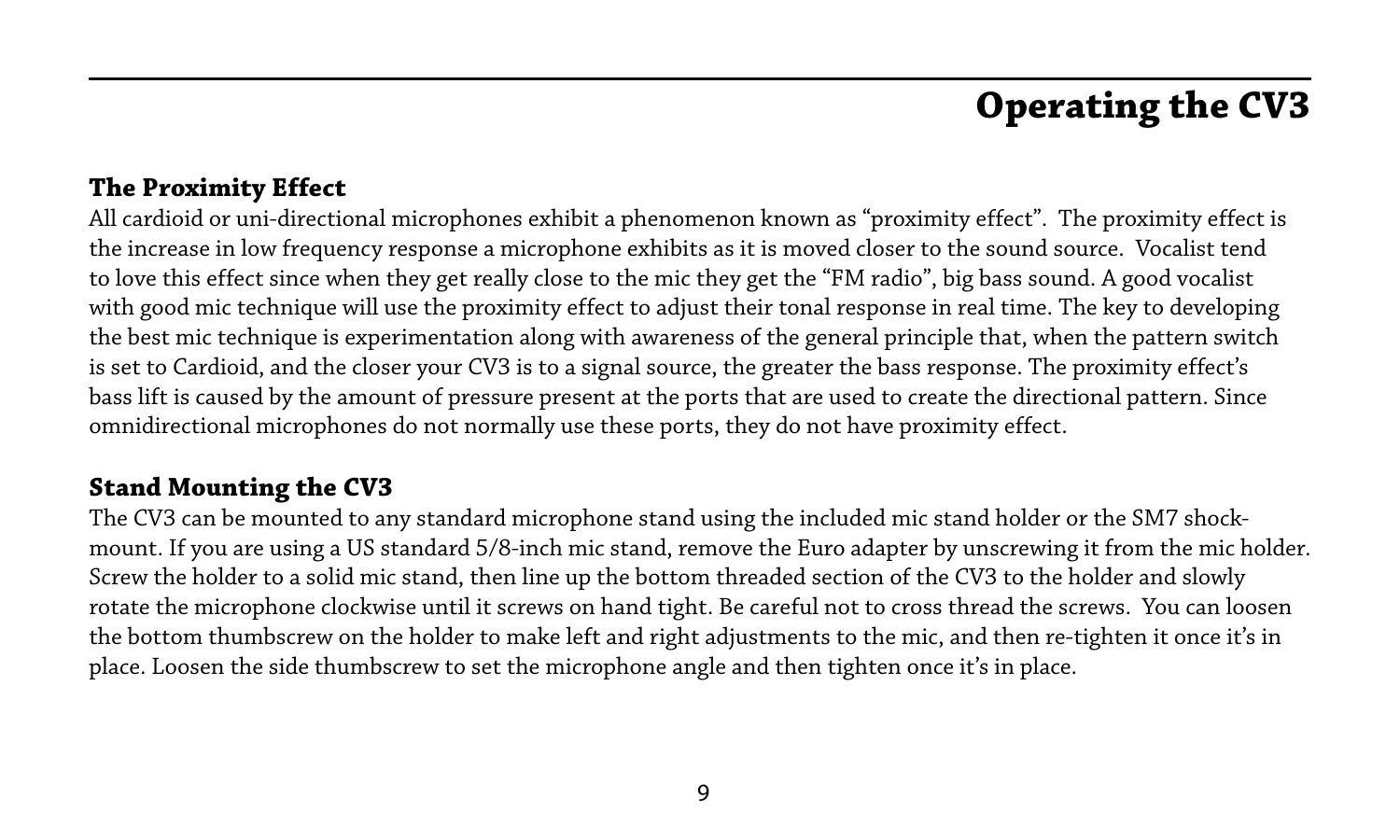### **Installing the SM7 Shockmount**

The CV3 kit comes with a SM7 shockmount, which you can use to greatly reduce any noise transmitted through the mic stand. The shockmounts are especially useful in reducing the problems caused by a boomy soundstage; for example when miking overhead cymbals, or even in the studio with talent that likes to move a lot on a floor that may not be as solid as it should be.

- To use the CV3 with its included shockmount, screw the shockmount on a solid mic stand. If you are using a US standard 5/8-inch mic stand, remove the Euro adapter by unscrewing it from the shockmount.
- Once the shockmount is mounted to the stand, line up the bottom threaded section of the CV3 to the holder and slowly rotate the bottom thumbscrew clockwise until it screws on hand tight. Be careful not to cross thread the screws.
- You can loosen the bottom thumbscrew slightly to make left and right adjustments to the mic, and then re-tighten it once it's in place. Remember, the front side of the microphone is the same side as the Miktek logo.
- Loosen the thumbscrew to set the microphone angle and then tighten once it's in place.

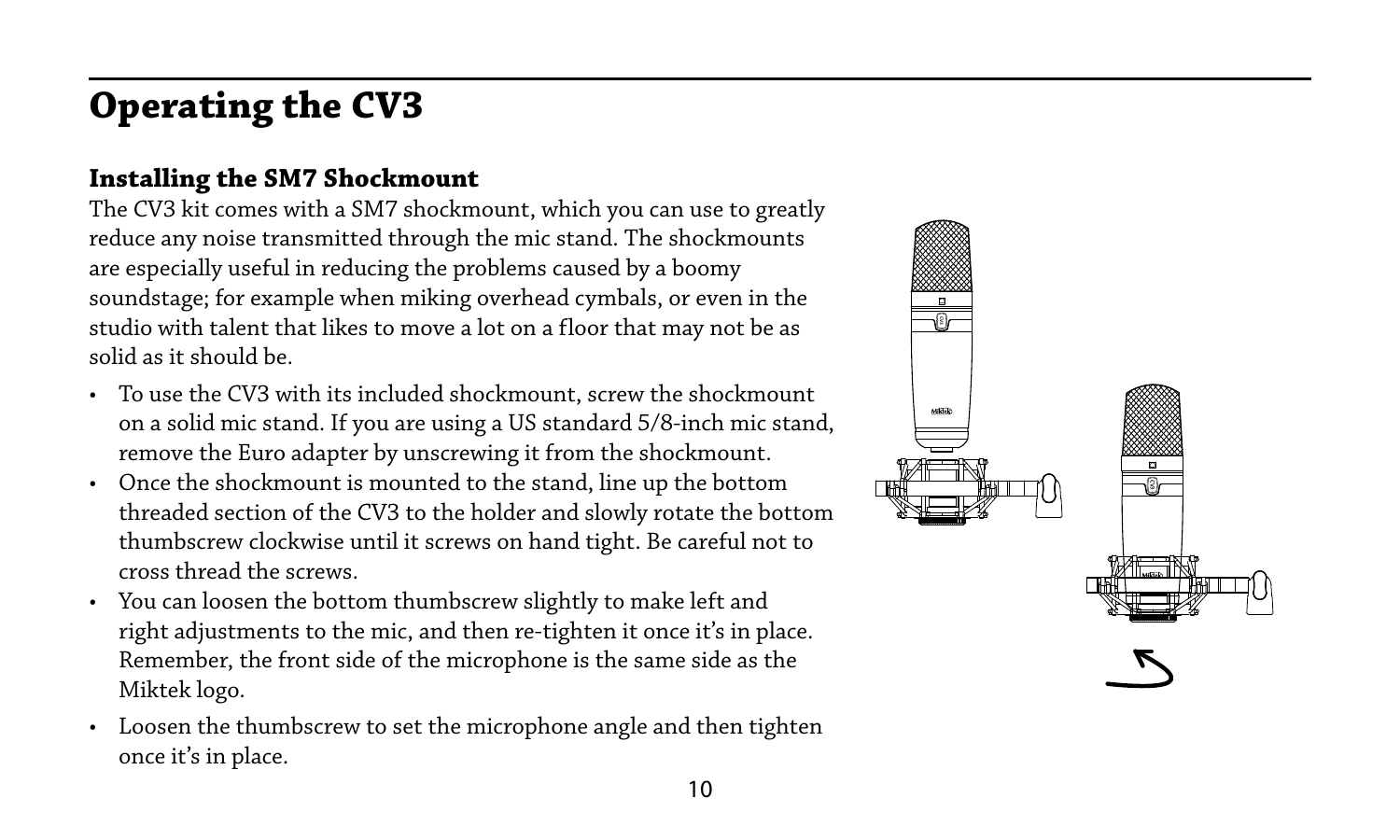The CV3 is a great microphone choice for many instrument miking situations. Below is a brief guide on using the CV3 in some typical applications. But as a general rule of thumb, before you use a typical placement, carefully listen to what you are miking by having the artist play a practice track. Take a walk around the artist as they are playing and listen to what the instrument sounds like from different positions. Move left and right. Listen over the artist's shoulders. Place your head up high and close to the floor. Imagine your ears are the microphones. What do you hear that you like? Then, once you choose your spot, monitor the signal through a set of good quality closed-back headphones and take notice to how just a slight adjustment can make a huge change in frequency response. However, before you get into experimenting, the following basic examples are a good place to start.

#### **Vocals**

When using the CV3 on vocals, position the microphone with the logo facing in front of the artist and so that the microphone grill is approximately 4 to 10 inches away. To avoid unwanted p-popping, use of an external pop filter is strongly recommended. If no pop filter is available try to set the microphone at a slight angle, which will also help reduce p-pops. When the CV3's pattern switch is set to Figure eight, you can record a vocal duet by positioning one vocalist directly in front of the mic and one directly facing the rear of the microphone. Just remember that the extreme sides of the microphone pick up almost nothing due to the bi-directional pick up pattern. You can record a group of vocalists by positioning them in a circle around the CV3 with the pattern switch set to Omni. The linear response will evenly pickup up all the vocalists in a 360 degree pattern. Try to set the balance by having the talent use natural dynamics to blend, or position each singer at different distances to the mic to create a different balance.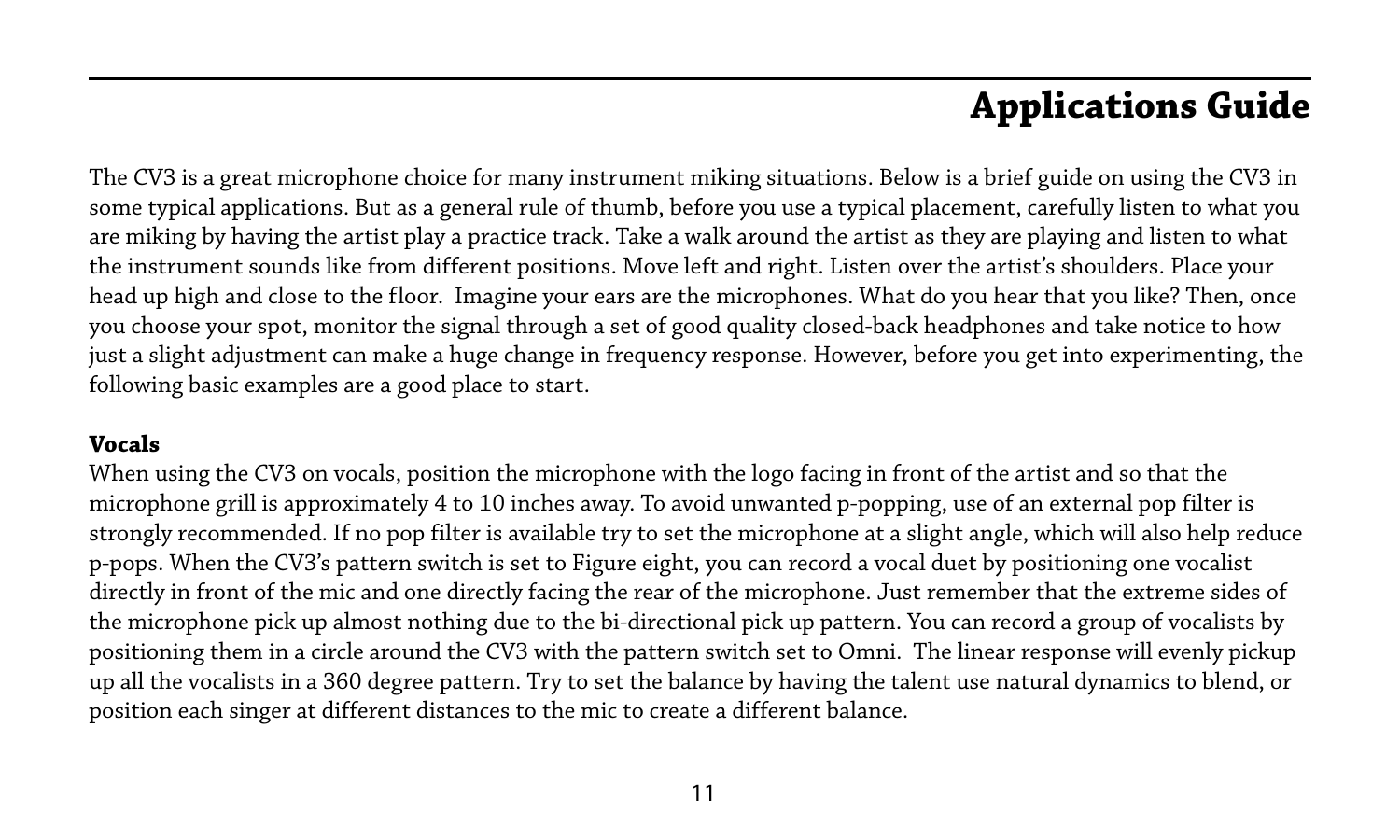#### **Acoustic Guitar**

There are a variety of ways that the CV3 can be used to mic an acoustic guitar. The correct placement will depend on the type of instrument and what kind of sound you're looking to capture, for example the tonal quality you want to focus on, and how much finger slide or pick noise you may or may not want. When miking a standard steel string acoustic, a good place to start is with the microphone positioned pointing towards the end of the fingerboard at a distance of about 6 inches to 2 feet away from the instrument. You can experiment by moving the microphone slightly in the direction of the sound hole, which will produce more low frequencies, or move it in the direction of the 12th fret to capture more high-end or to remove any unwanted boominess. For nylon string acoustic, try positioning the microphone above the bridge to emphasize more of the attack from the sound of the finger picking, or for less, move the mic closer to the sound hole. If you have a pair of CV3's, try one positioned at the fingerboard and the second over the sound hole. Try positioning one mic in the front of the guitar pointed towards the fingerboard and another over the right shoulder (right handed player).

*Important Note: When using multiple microphones you need to be aware of their phase response. In general, all the microphones need to be facing in the same direction or you will experience comb filtering and/or phase cancelation. For instance, in the previous example set up it will be necessary to invert the phase on the over the shoulder microphone since it will more than likely end up facing the opposite direction as the front microphone. Any good mic pre will have a Phase reversal switch so be sure to reverse the phase of any mics facing the opposite direction.*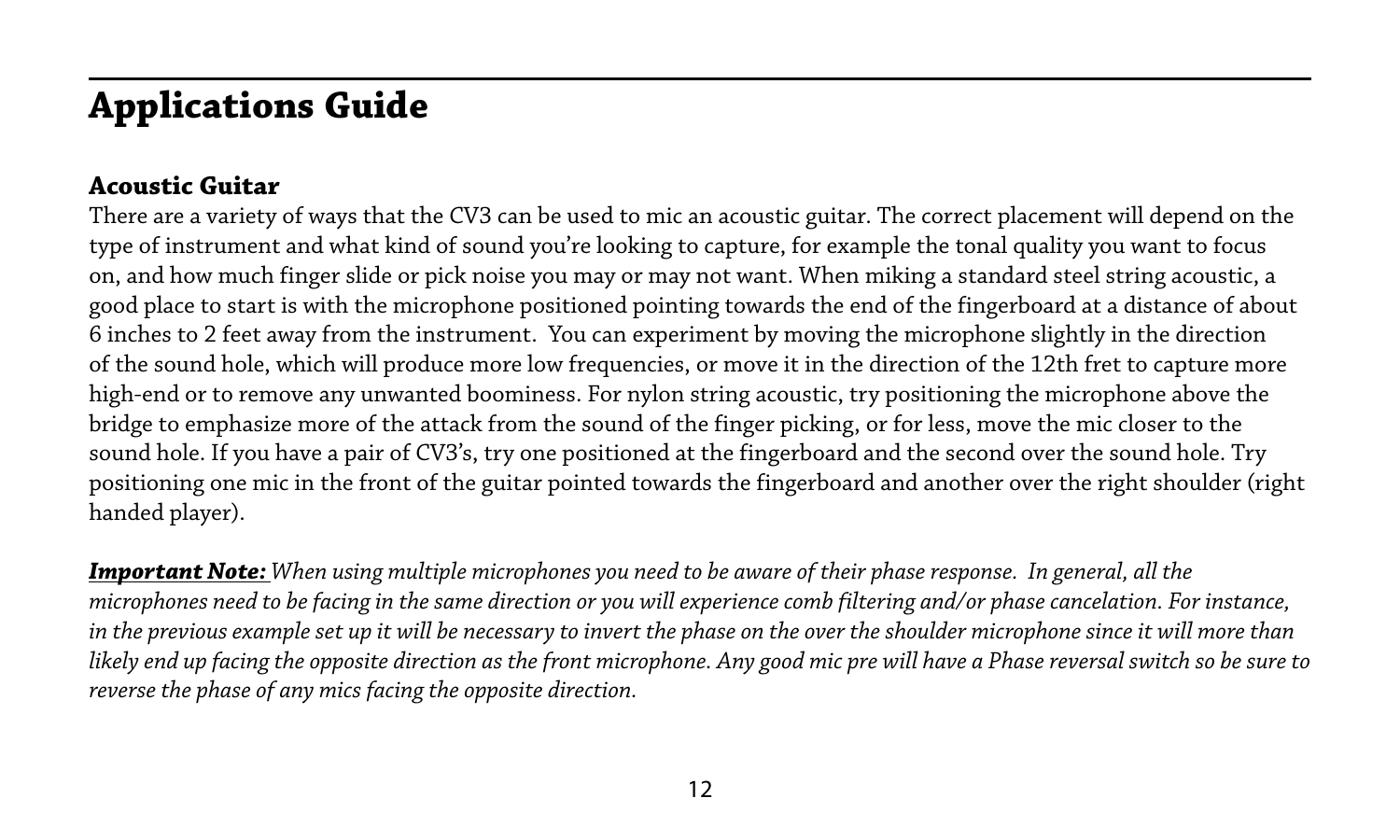#### **Piano**

You can achieve outstanding results using the CV3 on acoustic piano. Several placement approaches can be used depending on the size of the piano, and the type of sound you are looking to record. When miking a Grand Piano, (for an ambient sound like that used in a classical recital), a single CV3 can be positioned directly in front of the instrument. Open the lid to the full position and place the microphone five to twelve feet in front of the instrument. For a more contemporary sound with better isolation, place two CV3's inside the piano positioning one over the low strings and the other over the high strings. To achieve a more realistic sound, it's a good idea to leave some space between the instrument and the microphone, especially if you are recording a solo instrument. Also, keep in mind how the track ultimately needs to fit into the mix. For example, if you are recording a solo performance of Chopin, you would likely want a very even response and you'd want to capture the left hand sostenuto. However, if you are recording rock and roll or pop music, you may want the piano to sit within the track in a specific frequency range where less bass is desired. Nashville engineers, and other good ones from all over the planet, are famous for building the mix as they track, starting with the microphone placement. You can also try the XY or ORTF stereo mic set-ups described in the following section, *"Stereo Miking Techniques"*.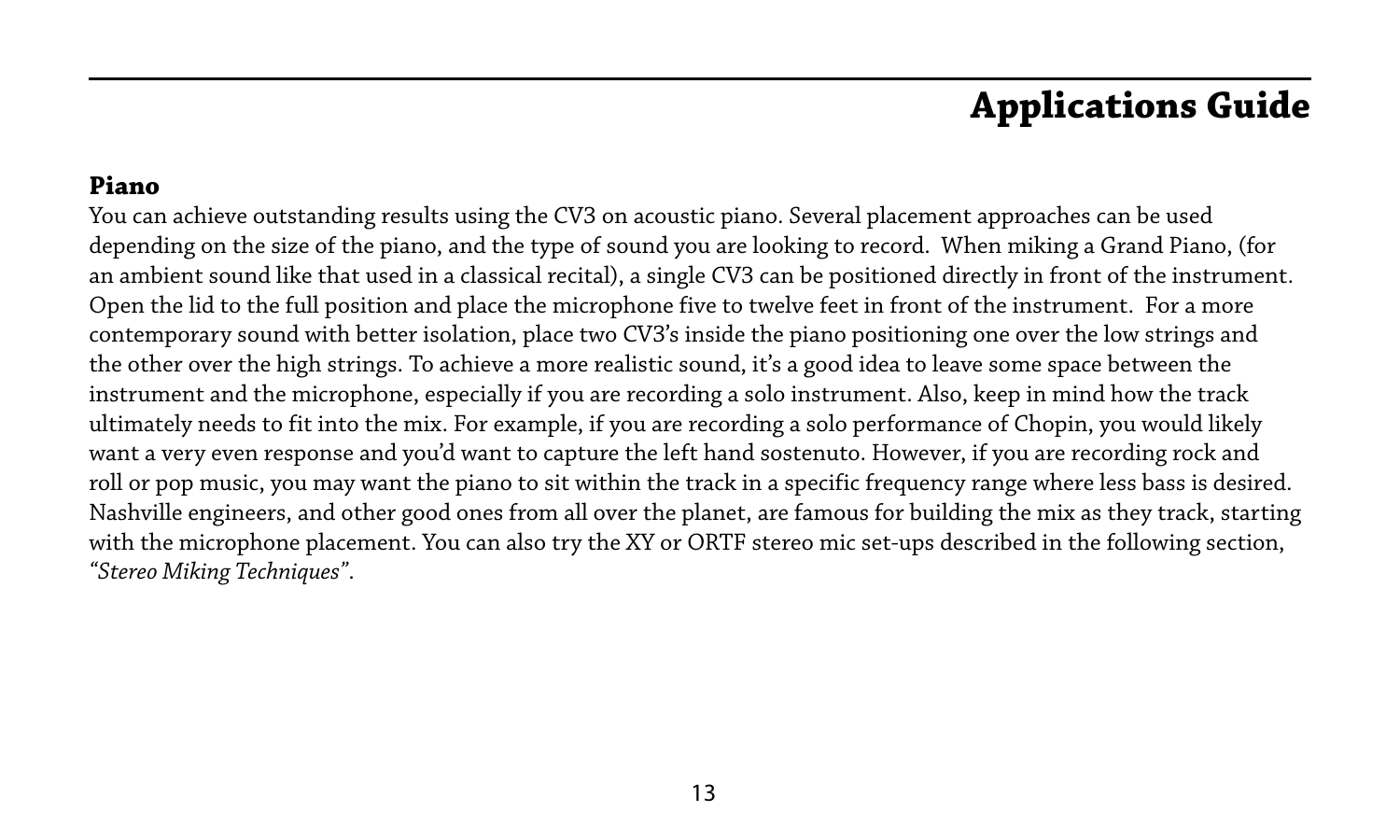### **Strings**

Place the CV3 one to three feet from the instrument when recording a solo string instrument like a violin. When recording a string section, try to position one or more CV3's several feet from the players. If the size of the room permits, raise the microphones three or four feet above the section and position them at a 45-degree angle, facing down. If you have two CV3's, you can try the XY or ORTF stereo mic set-ups described in the following section, *"Stereo Miking Techniques"*.

### **Overhead Drum Kit**

Because of its linear, full range frequency response, the CV3 performs outstandingly when used as an overhead cymbal microphone. The CV3's big sound and linear response capture the entire kit making them awesome on overheads. You can position one CV3 on a boom mic stand directly above the kit pointing from front to back. For stereo miking, use two CV3's placed over the drum set at a distance of two to three feet depending on the size of the kit. You can experiment with the exact placement depending on the size of the room and whether you're looking for an ambient or close-miked sound. You can also try the XY or ORTF stereo mic set-ups described in the following section, *"Stereo Miking Techniques"*. In general, when miking a drum kit, it's a good idea to start with the overhead mics. Even though you use the overhead mics mostly for the cymbals, try to get the entire kit to sound great in the overheads. Then it will be easier to just bring up your individual mics for more attack and thickness in the overall sound.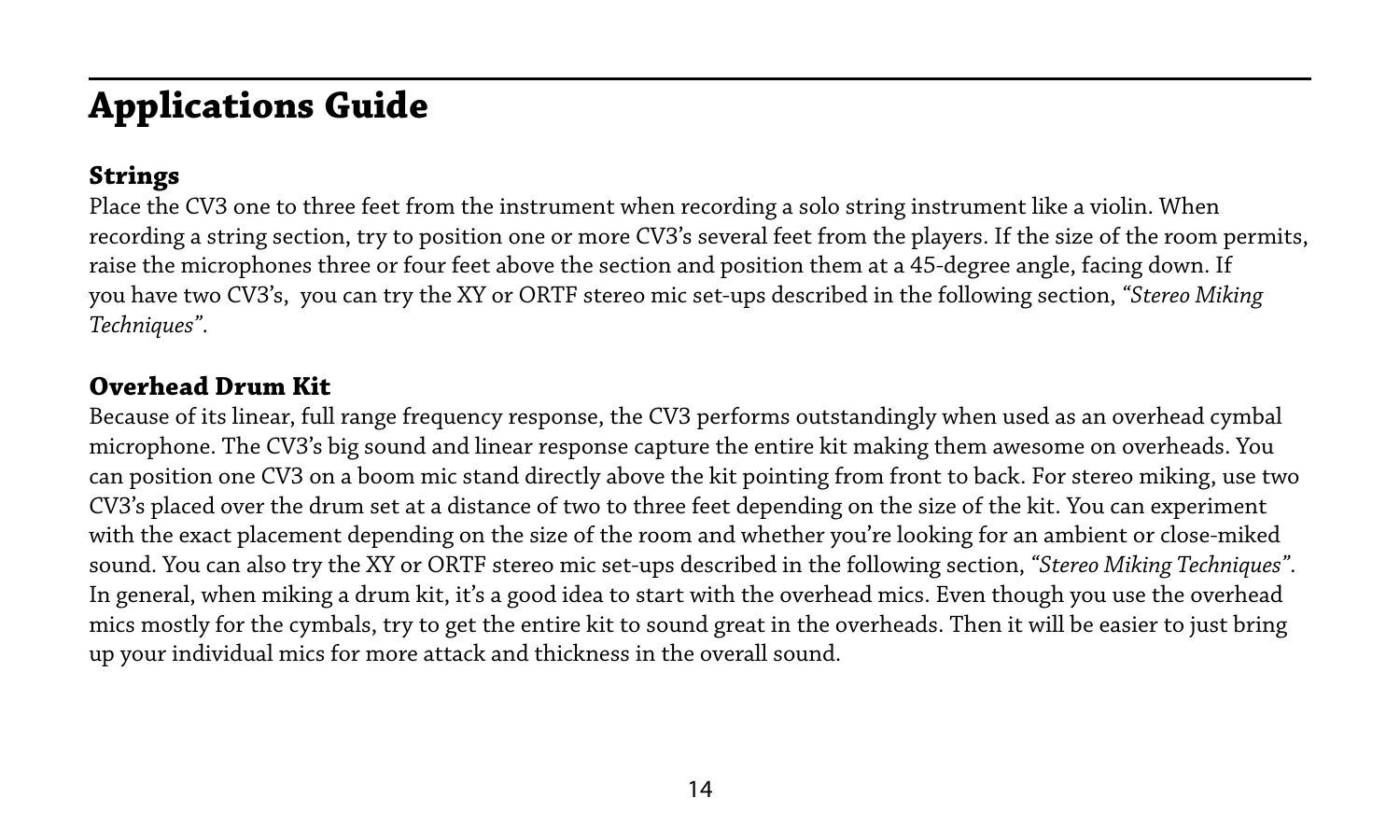#### **Stereo Miking Techniques**

Recording instruments like acoustic guitar, piano and drums, or ensembles (especially in classical or jazz), in stereo will provide a much more realistic experience for the listener. You can create a stereo recording by simply using your mixer's or DAW's pan controls to place different instruments in between the left and right speakers. However, since the recorded tracks were likely created with close miking, the stereo mix is void of a lot of information that the listener would normally enjoy in a live performance. When you record live tracks in stereo, not only will you capture the left and right position, but you can capture the perspective of depth and distance of each instrument. You'll also capture an image that translates the distance between the ensemble and the listener, and, you capture the sound of the acoustic space surrounding the instrument or ensemble. When recording ensembles in stereo you have better chance of faithfully reproducing the balance between the instruments that was originally intended by the composer. For most stereo miking applications, you need to have two microphones with closely matching frequency responses and polar patterns. Depending on which miking technique you use, the stereo image is created when the combination of microphones pickup differences in level, time and frequency response.

There are several time-tested techniques for recording in stereo including coincidental or XY pairs, near coincidental or AB, spaced pairs, and baffled. Following is a brief explanation of these common types of stereo miking set ups.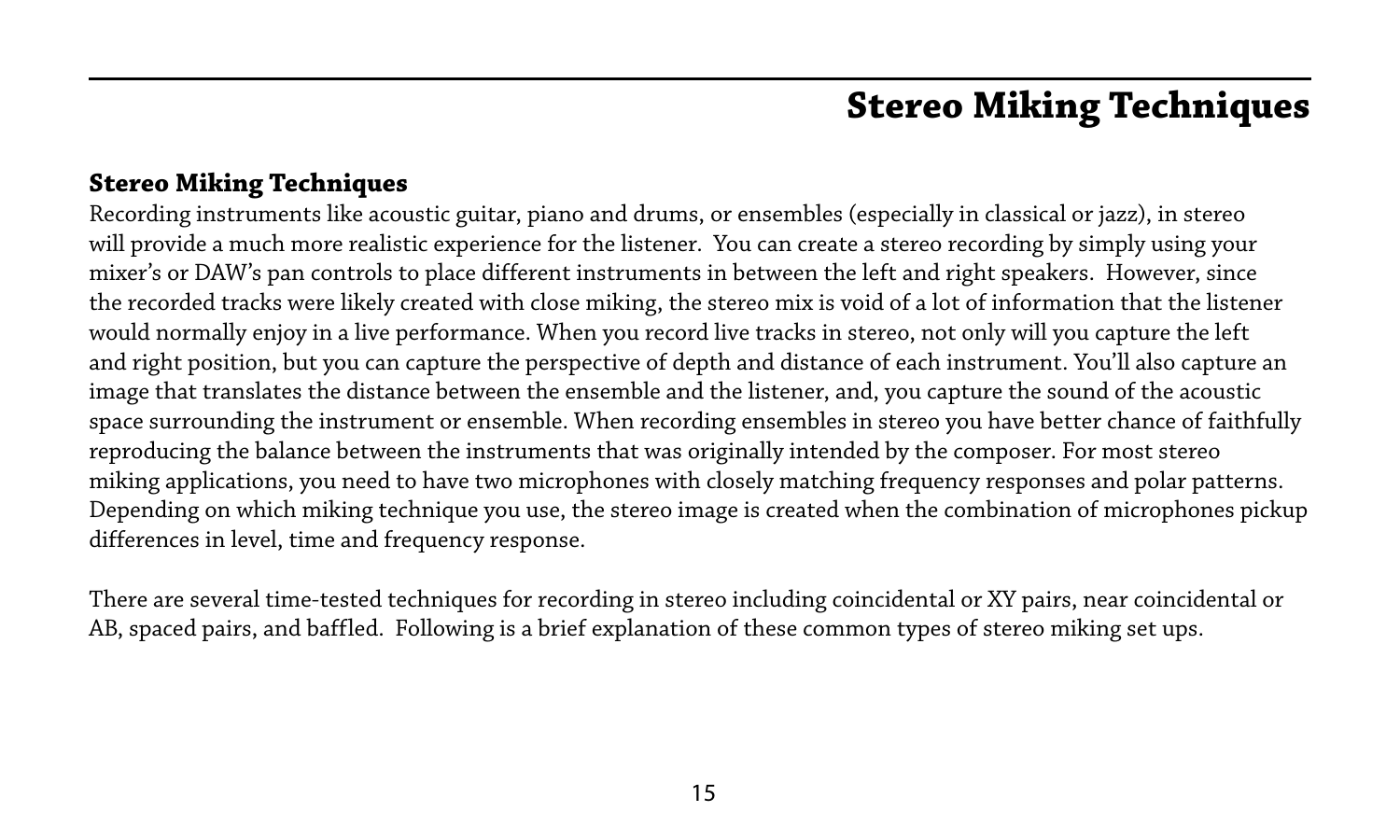### **Coincidental - XY or Crossed pairs**

Coincidental microphone set ups are where the two microphones' capsules are set close together on the same axis. The most common of these is XY or crossed pairs. In the XY set up, the two microphone capsules are positioned on the same axis, one directly above the other with the capsules positioned on an angle from 90 to 120 degrees. The wider the angle, the wider the stereo spread. Since the microphones are set on the same axis, the distance is constant and there's little or no delay difference. Therefore, the stereo image is created by the level difference of the left and right microphones. Since there is no appreciable delay, there is less of a chance for phase cancelation and comb filtering so you can get good results when the stereo signal is combined to a mono signal.

#### **MS – Mid side**

The Mid side technique makes use of two microphones, with one figure-8 and a second mic either cardidod or omni , or two figure-8 pick patterns. The first microphone (the mid), either figure-8, omni or cardioid microphone, is positioned facing directly at the sound source. The second microphone (the side), with a figure-8 pattern, is positioned on the same axis directly

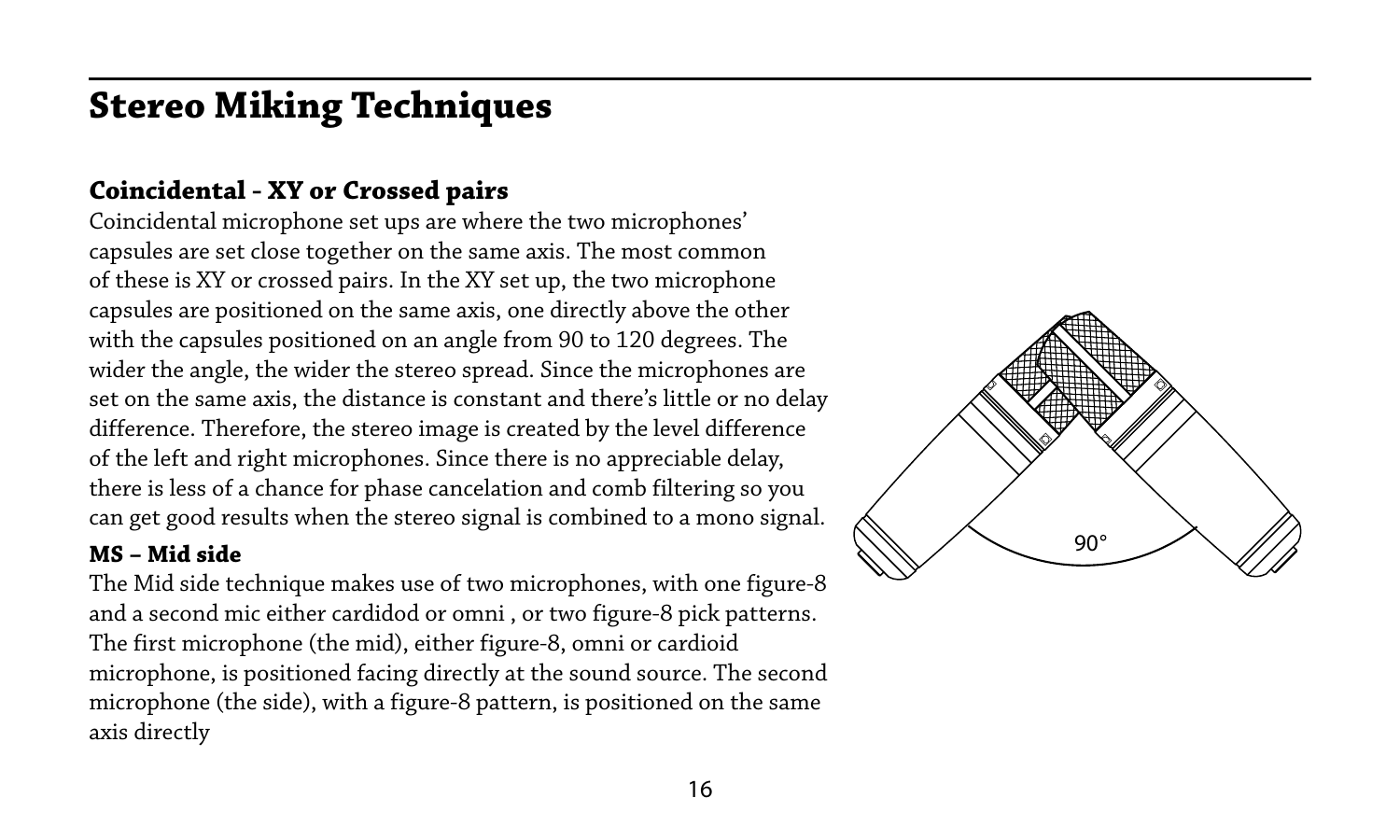above or below the first, but with the capsules positioned at a 90-degree angle from the front. The outputs of the two microphones are often connected to a special MS matrix mixer, which combines the mid signal with the signal of the side microphone, both in phase and out of phase. The matrix mixer's ratio control is now used to set the balance between the mid mic and the combined signal of the side mics to adjust the width of the stereo spread. You can also connect the two microphones outputs to two inputs of a stereo mixer, let's say channel one and two. Next, split the side signal into a third channel set to reverse phase. Pan channels two and three hard left and hard right respectively. Channels two and three should be at equal level and always adjusted the same amount as if they were grouped together. Now use the balance between channel one and the grouped channels two and three to adjust the width of the stereo spread. If you want to create the Mid-side stereo effect after you've recorded into your DAW, record the mid mic on track one, and the side mic on track two. Then, copy track two to track three, be sure they are aligned perfectly and then reverse the phase on track three. Now group tracks two and three together so they move with one fader. Then pan channel two hard left and channel three hard right. At this point you can adjust the width of the stereo image by changing the balance between track one and the group channels two and three.

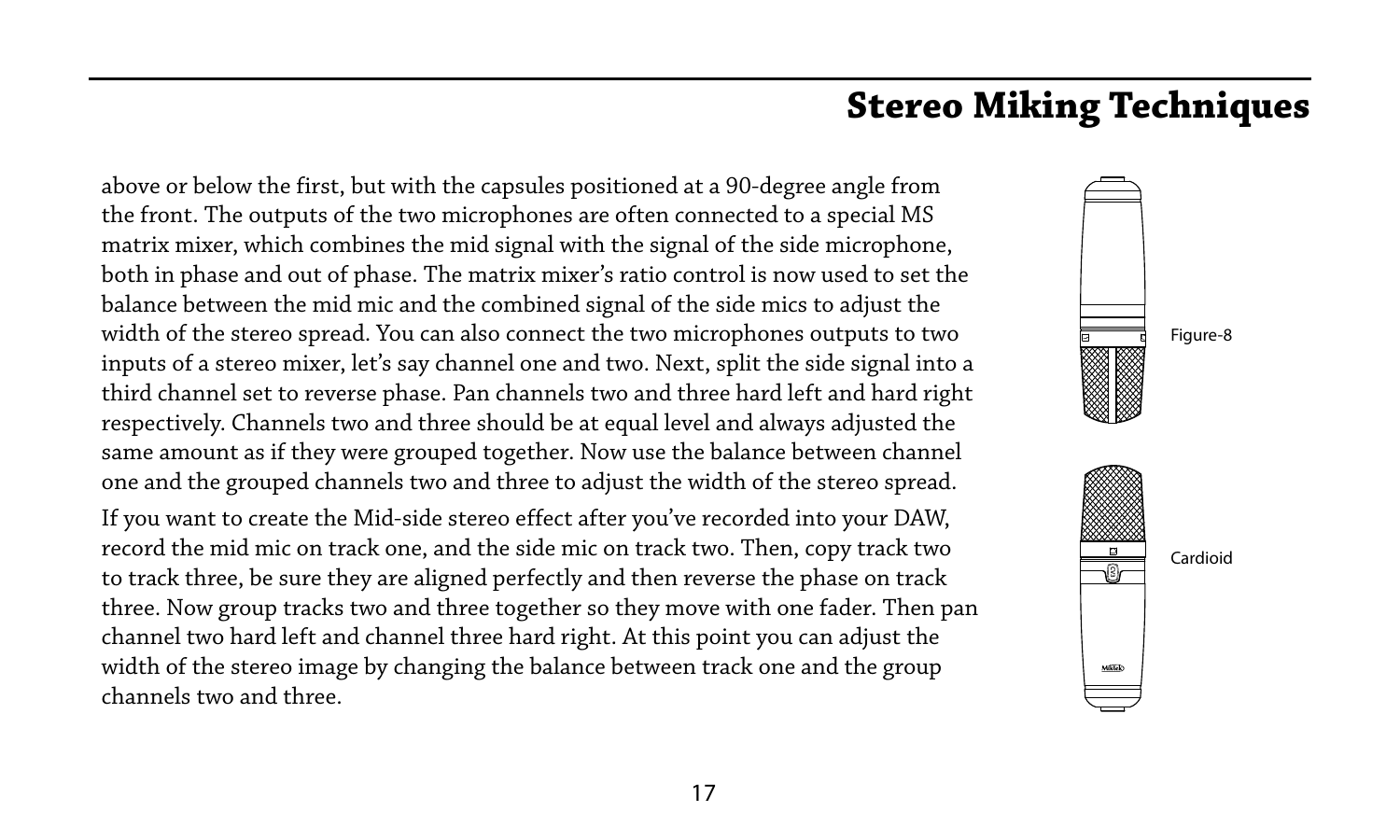### **Near Coincidental**

Near coincidental or AB mic set up use two matched microphones set relatively close together, facing in opposite directions. The spacing between the microphones creates a time delay adding to the stereo effect. The greater the angle the greater the stereo spread. Less of an angle yields a more narrow spread. There are a few standards that specify different angles and spacing, with the most popular being the ORTF (the acronym given to the French Broadcasting Organization which stands for Office de Radiodiffusion Television Française). The ORTF standard specifies the capsules to be spaced 17cm apart and set at a 110-degree opposing angle. In this setup the stereo image is created by the differences between level and time. The stereo image is sharp however it tends not to be mono compatible.



#### **Spaced Pairs**

The spaced pair approach uses two identical microphones set rather

far apart, for example 2 to 20 feet, or more apart, both facing directly at the sound source. The further apart that the microphones are placed, the wider the stereo spread.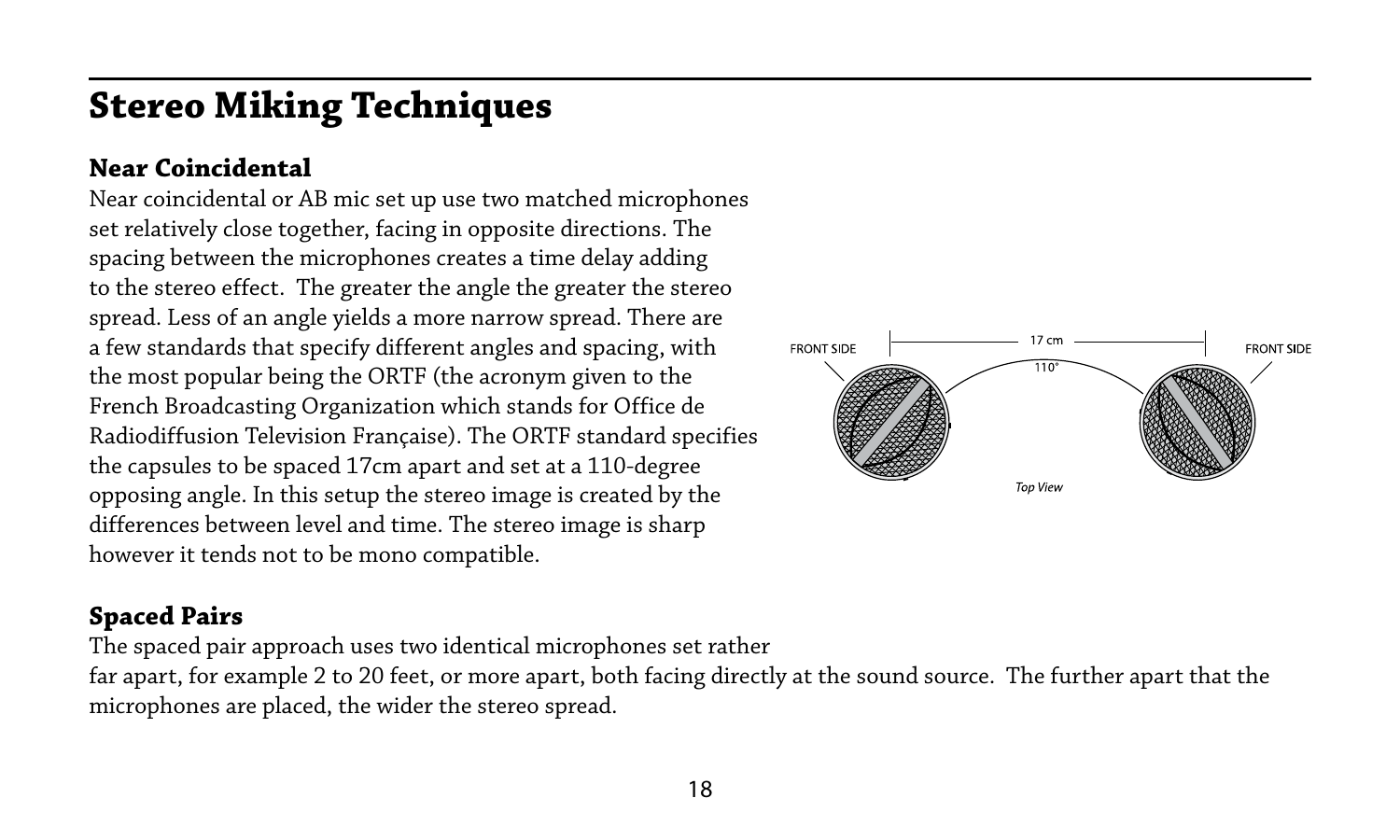The instruments in the center of the two microphones will be heard midway between the left and right speaker. With greater distance, the off center images are less focused or more diffused. This set-up tends to capture more ambience from the acoustical space, which can be very pleasant to the listener, however the signal tends not to be mono compatible. In some instances where the microphones are very far apart, a third microphone can be used in the center to reinforce the clarity of the center image.

### **Baffled**

In a baffled stereo set up, two omni directional microphones are placed roughly the distance between your left and right ears with a physical hard or foam baffle placed in-between the two mics. It uses time differences at low frequencies and level differences at high frequencies to create the stereo image. The baffle creates a difference in frequency response between the two microphones,



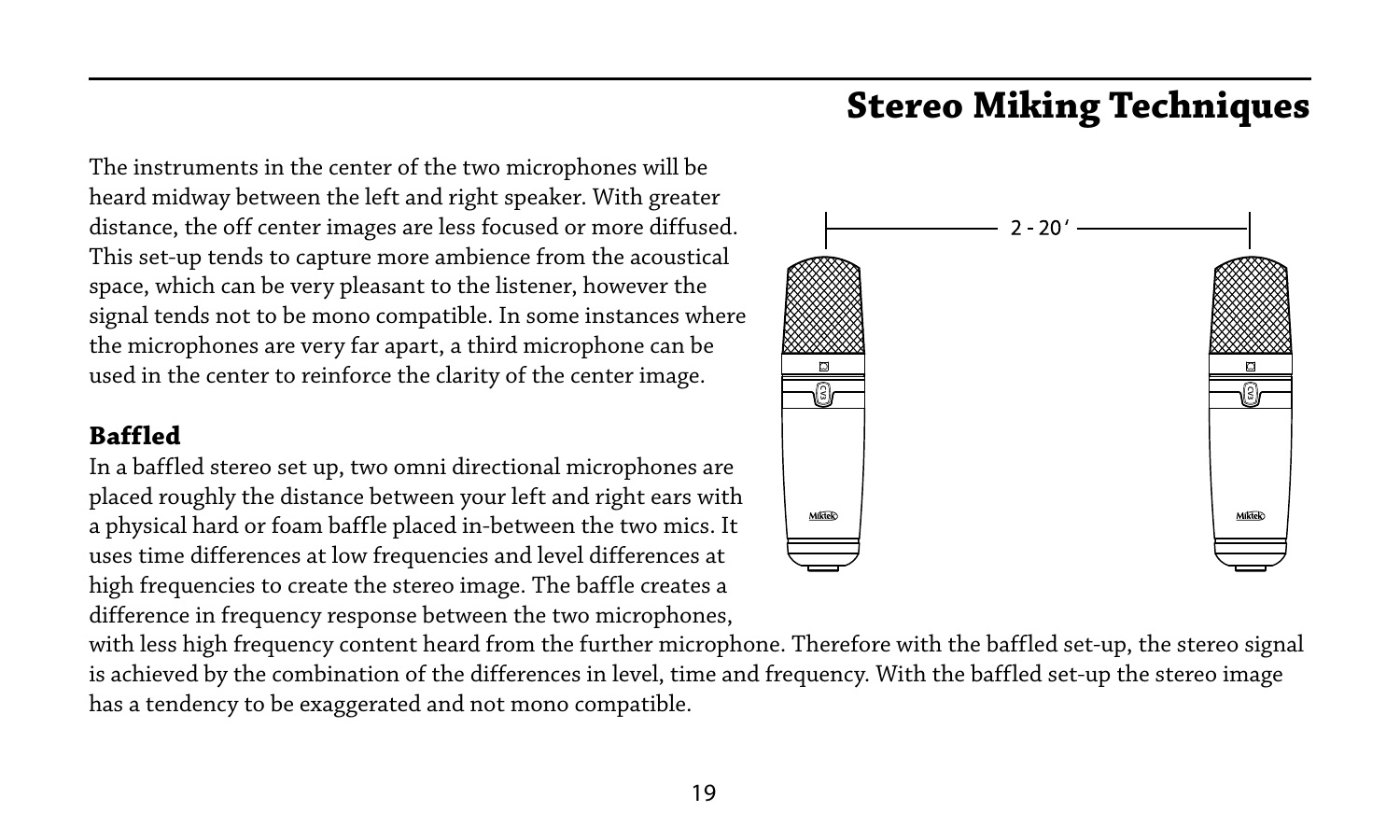# **Specifications**

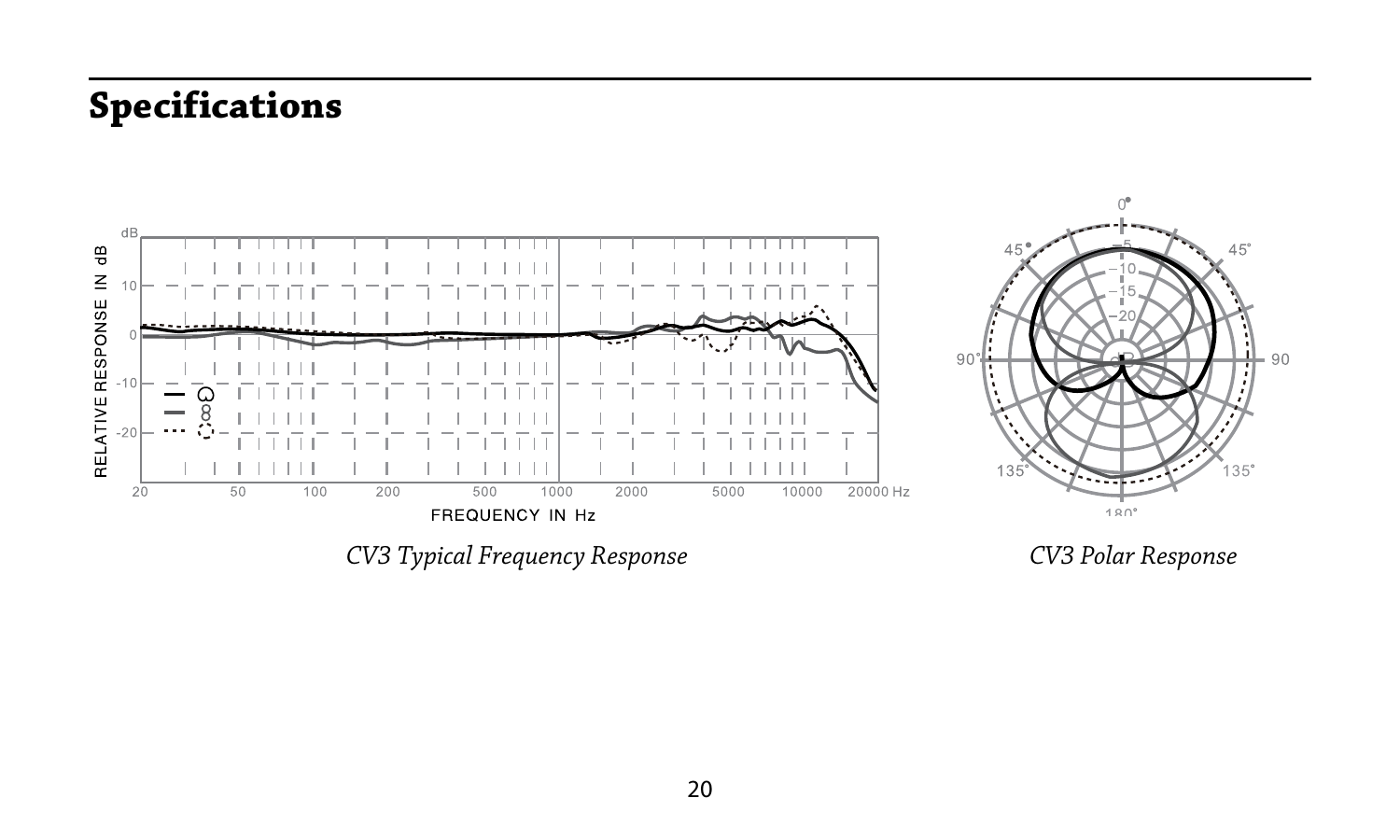# **Specifications**

|  | transitional patterns in between each of those |
|--|------------------------------------------------|
|  |                                                |
|  |                                                |
|  |                                                |
|  |                                                |
|  |                                                |
|  |                                                |
|  |                                                |

*Specifications are subject to change without notice.*